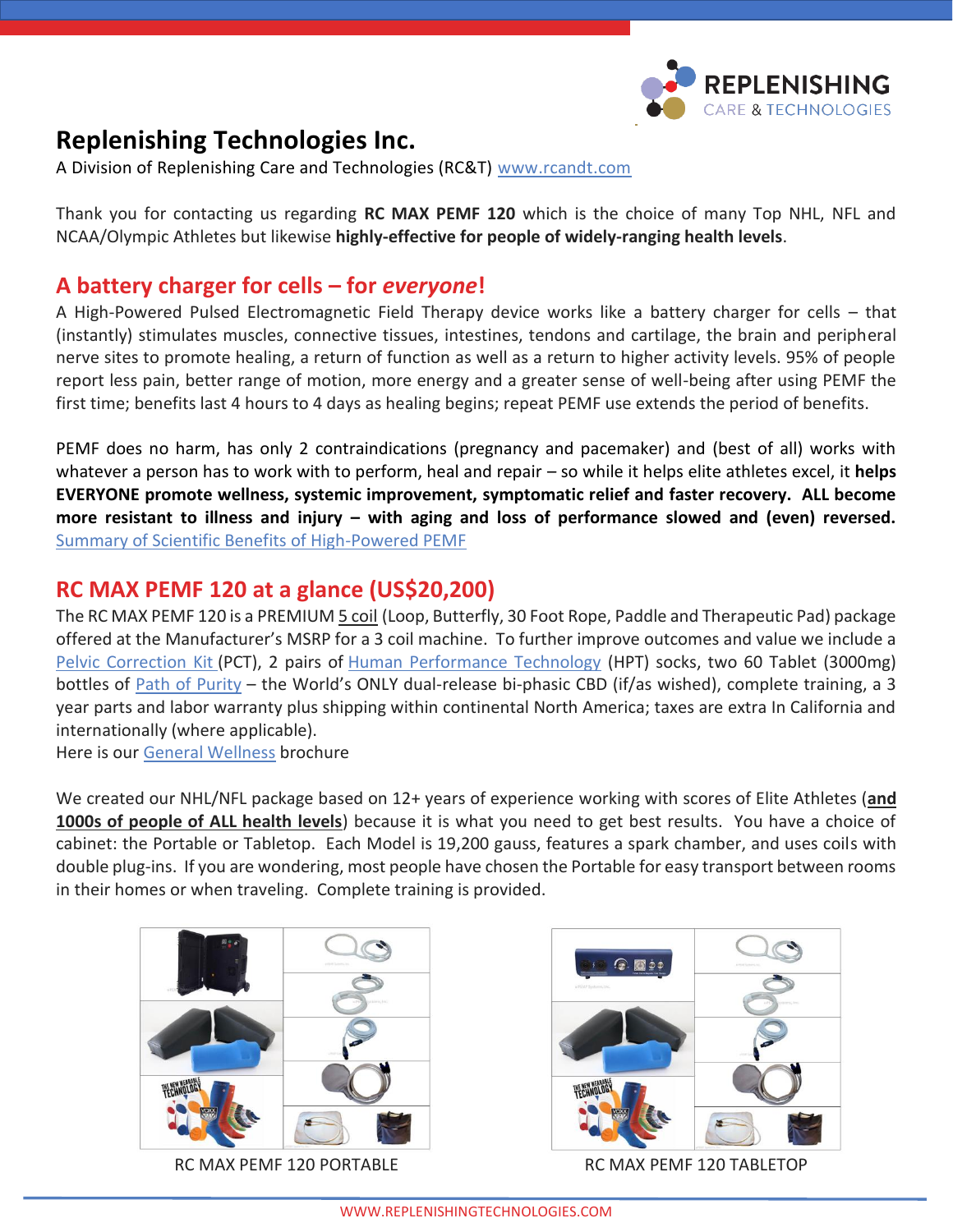## **A Step Above**

The PEMF 120 is manufactured by PEMF Systems Inc., Sherman Oaks, California **which is the ONLY High-Powered PEMF Manufacturer in the World to have earned [Health Canada approval](https://replenishingtechnologies.com/public/download/RC-MAX-PEMF-120-Manufacturer-ISO-13485.pdf) as a Class 2 Medical Device** - a distinction that builds upon its 15+ year stellar reputation for power, reliability, versatility, comfort, safety, and value. This status in Canada is expected to initiate similar standing in some 40+ other Countries including the US.

#### **One of only a small number of PEMF 120 Distributors**

RTI has worked with PEMF Systems for over 10 years and is among a small group of distributors scattered throughout the World. As noted, our clients include a growing number of Elite Athletes from the NHL and NFL, as well as two (2) major US University Athletics Programs – one of which set numerous NCAA Track/Athletics records in 2020 and 2021 and claimed 2 Gold Medals at the recent "2020" Tokyo Olympics. Among the Pros, a number (not all) are All-Star/Pro Bowl level Players. A couple elevated their play enough to be in the MVP discussion (others have used it to stay at that level despite serious injury). For privacy reasons, we do not share the names of those athletes with whom we are privileged to work with, so it was most gratifying when **[Christian](https://youtu.be/WeaixQZdMOg)  McCaffrey** [included the RC MAX PEMF 120 among his list of 10 things he can't live without](https://youtu.be/WeaixQZdMOg) on **GQ Sports** (featured at 9:52).

Over the years we have had **many people echo Christian's comments regarding their personal [RC MAX PEMF](https://replenishingtechnologies.com/why-pemf/pemf-success-stories)  [120 success stories,](https://replenishingtechnologies.com/why-pemf/pemf-success-stories) including but not limited to: stroke recovery, car accident trauma, cancer, general wellbeing, and back/joint pain (to name only a sampling).**

It is for this reason that we developed a set of proprietary protocols that take a *whole body approach* to PEMF use – in order to maximize the true benefits of the Therapy. We have also learned that [STACKING](https://rcandt.com/rct-tool-education)  [complementary technologies and/or modalities with the RC MAX PEMF 120,](https://rcandt.com/rct-tool-education) and alternating Treatment Coils contributes even greater outcomes.

### **[Training:](https://replenishingtechnologies.com/the-rti-difference)**

As a training frame of reference, we will have a new user functional on the PEMF 120 within about 30 minutes (most often) using Facetime and our detailed Human best practice Training Manual as a resource and "*good at it"* in a matter of hours. This is especially true for those well-versed in human wellness and anatomy.

## **Taking PEMF to a whole other level**

RTI is the "PEMF arm" of Replenishing Care and Technologies ([RC&T\)](https://rcandt.com/) which has assembled a set of 11+ complementary cellular health tools that build on the benefits of PEMF. Collectively this set of tools called [Replenishing Care](https://rcandt.com/rct-tool-education/replenishing-care-rc-recipe) either:

- ➢ give cells back the **power, oxygen** or other resources to **perform, heal and repair**,
- ➢ OR help the body return to (and stay) in **homeostasis** and **musculoskeletal balance,**
- ➢ **Without** doing any **harm**.

RC&T's long-term vision is a global network of [Replenishing Care Centers](https://replenishingcare.com/rc-explained/rc-model) – that STACK our 11+ standalone cellular health technologies into a personal best performance and personal best fitness/wellness model in accordance with the individual-specific goals of the user. Step one is a pilot study to document the before and after efficacy of the RC Model with a group of 30 to 50 people of varying health levels.